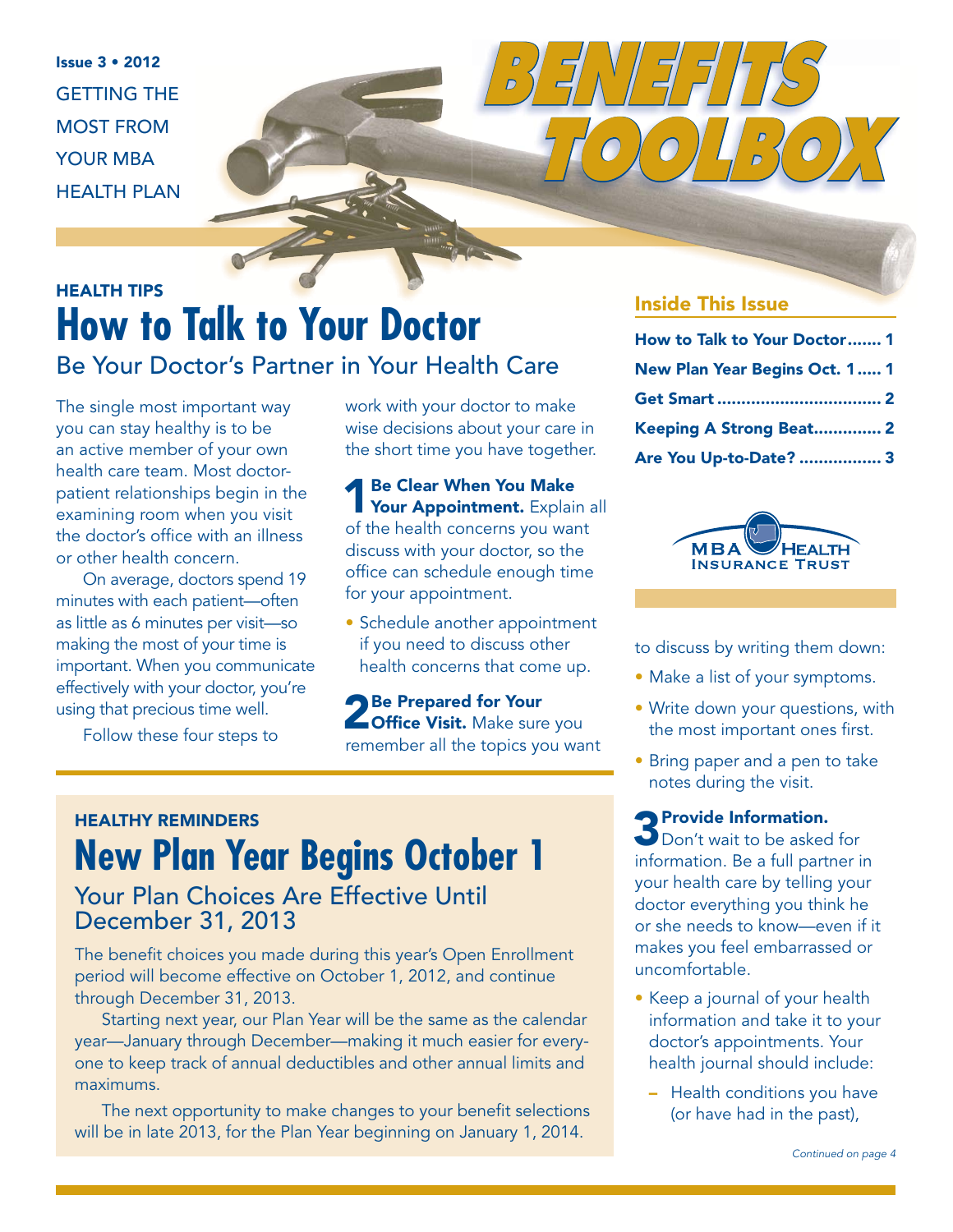## **Get Smart!** Your Health Plan Offers Reliable Information Online

Being knowledgeable about your health conditions will help you make informed discussions about your treatment options with your physician. You have access to indepth, reliable information on your Health Plan's website.

#### REGENCE MEMBERS:

After you log in, click My Advisor, then Health & Rx Guide. Here's a sample of what you can do:

- Search or browse for information by selecting a topic or typing in a medication, symptom or condition.
- Click the Health Encyclopedia to view a multimedia (print, illustrations, video) introduction to virtually any health topic.
- Read in-depth reports on hundreds of topics, from arthritis to weight control.
- Learn about alternative medicines by browsing conditions, herbs, supplements and more.

#### GROUP HEALTH MEMBERS:

Log in to Member Services or MyGroupHealth, choose Health Information, then Health and Wellness Resources or access the Symptom Checker on the Group Health App from your smart phone. Here's an overview:

- Click Conditions, Diseases and Symptoms and choose from hundreds of topics that matter to you.
- Choose Healthy Living and Wellness for valuable information that can help you lead a healthy lifestyle.
- **Search Drugs and Medications** to learn about prescriptions, over-the-counter medications, vitamins and supplements.
- **Choose an age to learn about** common health issues for children, teens and adults.



### HEALTH FOCUS **Keeping a Strong Beat**  Learn How You Measure Up On Seven Heart-Health

How healthy is your heart? It might not be as strong as you think.

According to the American Heart Association (AHA), 94% of US adults are "poor" in at least one of the seven factors required for good cardiovascular health. Even worse, 38% of adults and 50% of children ages 12 to 19 only meet four (or fewer) of these health standards.

In the US alone, one in four people die from cardiovascular disease (CDV), which makes it the leading cause of death in our country. CDV includes conditions that involve narrowed or blocked blood vessels (for example, coronary artery disease, high blood pressure and high cholesterol), which can lead to a deadly heart attack or stroke.

It's easy to find out how healthy your heart is. The AHA offers a quick, confidential assessment at mylifecheck.heart. org. You'll get a personal heart score that shows where you stand on the seven recommended areas of focus and a customized action plan.

#### Keep It Simple

Anyone can take small, simple steps to improve their heart health. When you keep taking these steps, they soon add up to improved overall heart health and a reduced risk of CDV. For example, try these simple steps:

**4 Quit smoking.** Learn about one of the many resources that can help you quit at www.heart. org/quitsmoking.

2Lose weight. Just for today, write down everything you eat and drink; add up the calories to see how you're doing.

**Get active.** Schedule a 30-minute walk this week.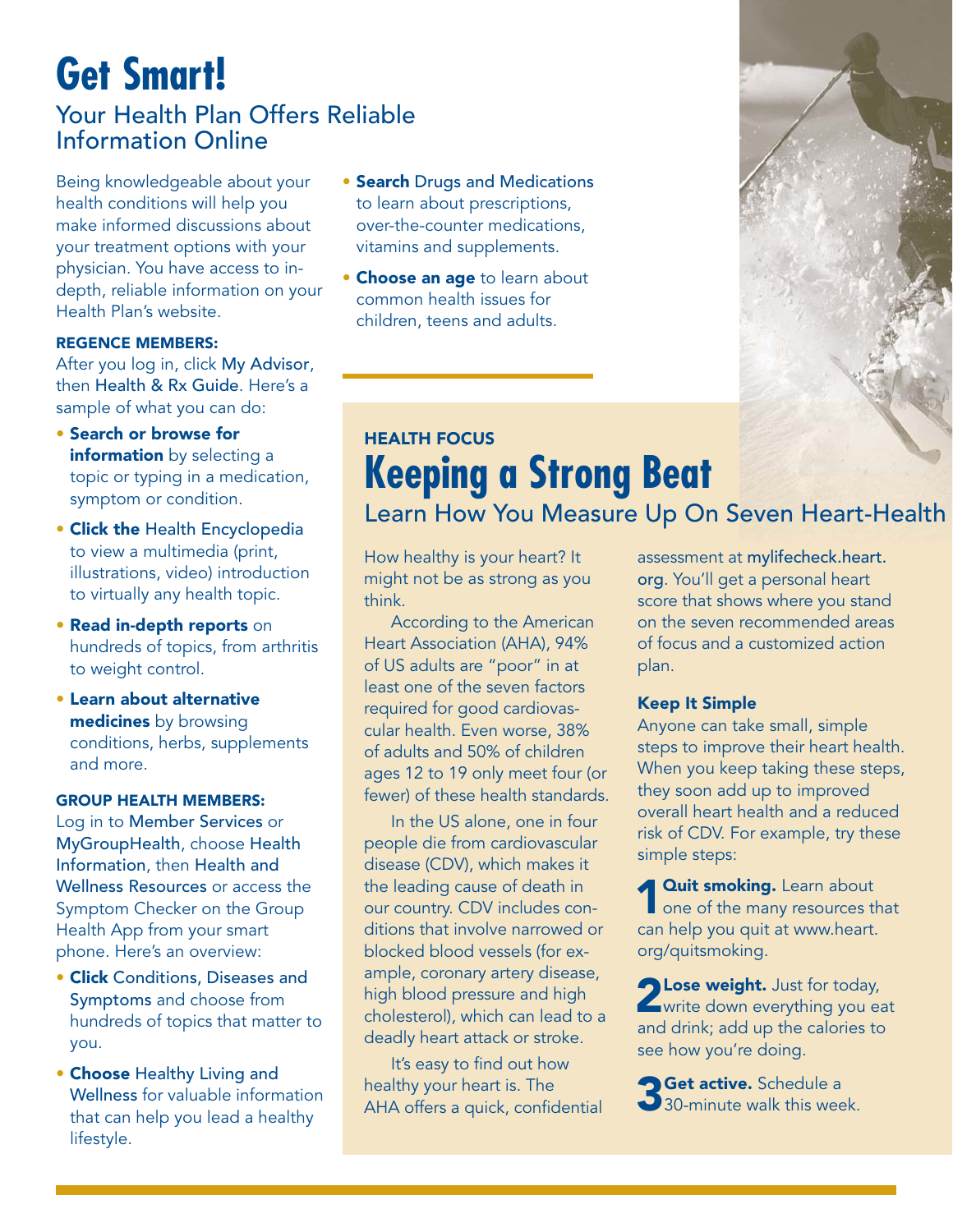### **Standards**

**4 Eat better.** Eat three<br>servings of fruit for snacks today.

**E Control cholesterol.** Swap One food with a better choice today; for example, choose fish instead of steak.

**6Manage blood pressure.**<br>Get away from work for a 15-minute stress break to relax during your busy day.

**7 Reduce blood sugar.** Instead of a sugary soda, choose fresh fruit juice.

#### Take a Step Right Now

You can stop heart disease before it even starts. Make one change today and then you're ready to make another. Before you know it, you will stop making poor choices and start making heart-healthy choices!

### HEALTHY REMINDERS **Are You Up-to-Date?** Know How to Reduce Your Risks

You can reduce your risk for many serious diseases by staying up-to-date with vaccinations and getting tested when appropriate. Please check your Plan Booklet to find out how your Plan covers vaccinations, tests and treatment.

#### WHOOPING COUGH (PERTUSSIS)

**Overview:** Whooping cough spreads easily by coughing and sneezing and can cause serious illness, especially for babies and small children. It is at epidemic levels in Washington State this year.

What It Is: It starts like the common cold, with a runny nose, sneezing, mild cough and possibly fever. After 1–2 weeks, severe fits of coughing may begin (infants may not develop a cough at all). The illness is treated with antibiotics.

Who Is At Risk: It can be deadly for babies; more than half of infants who get the disease must be hospitalized and may develop pneumonia or slowed or stopped breathing.

What You Can Do: Everyone should be vaccinated to prevent the spread of the disease. Children under seven should get the series of DTaP vaccines. Children up to 10 who aren't fully vaccinated, and everyone 11 and older, should get the Tdap booster.

### SHINGLES

**Overview: Almost 1 in 3** Americans will develop shingles during their lifetime. The risk increases with age.

What It Is: Shingles causes painful, blistering skin rashes that can last 2 to 4 weeks. Some people develop severe nerve pain or other complications that can last for months or years after the rash goes away.

Who Is At Risk: Anyone who has had chickenpox in the past can get shingles. Older adults are more likely to get the disease.

What You Can Do: People age 60 or older should get vaccinated, unless they have a weakened immune system.

#### HEPATITIS C

**Overview: People with** Hepatitis C often have no symptoms and can live with an infection for decades without feeling sick.

What It Is: Hepatitis C is a liver disease that results from infection with the Hepatitis C virus. It can cause liver damage, cirrhosis, liver cancer and even death. It can be successfully treated with medication.

Who Is At Risk: Baby boomers born from 1945 through 1965 are five times more likely to have Hepatitis C.

What You Can Do: If you are in this age group, get a blood test, which will show if you have ever been infected by the Hepatitis C virus.